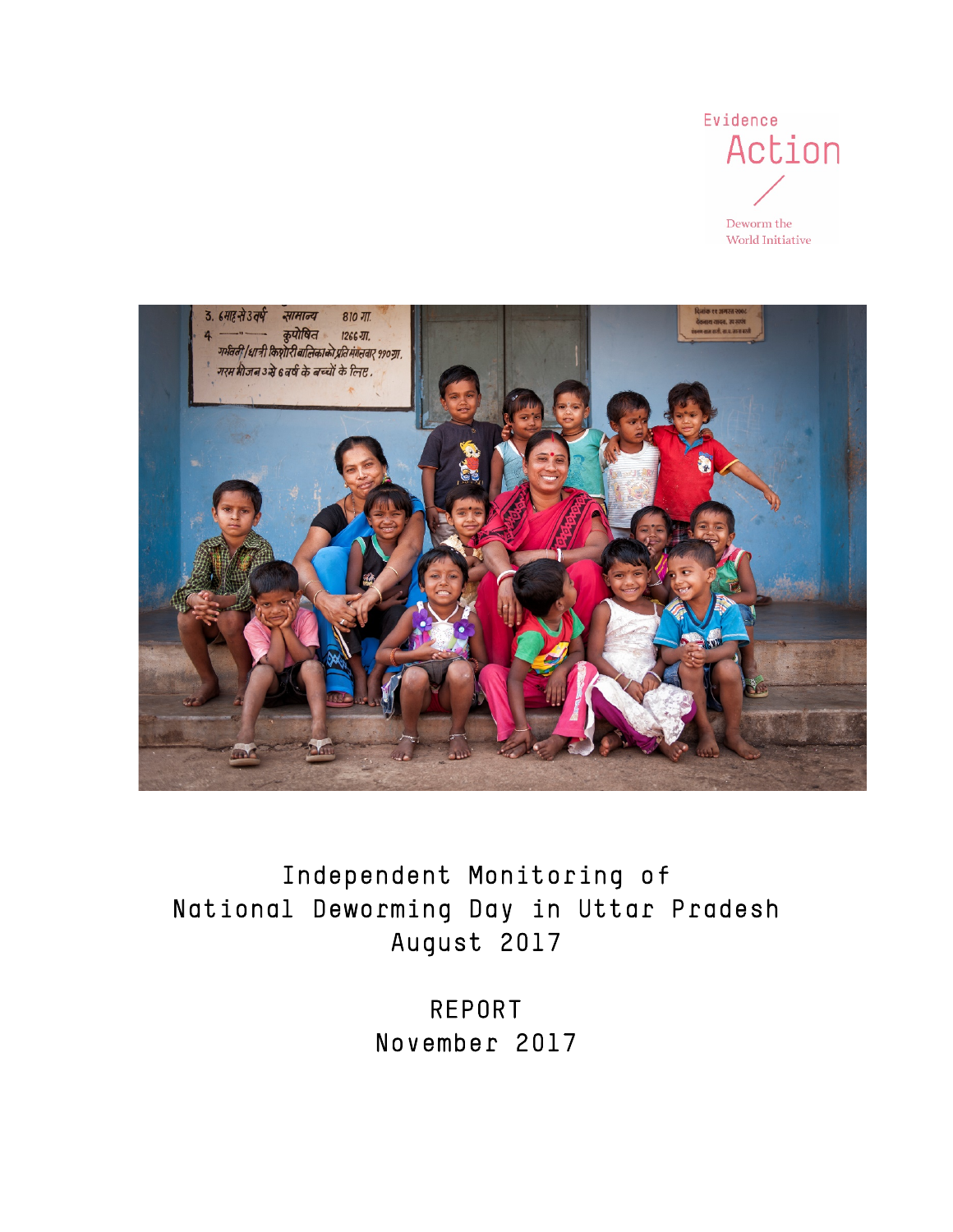#### Process Monitoring and Coverage Validation

During each round of National Deworming Day (NDD), Evidence Action conducts process monitoring on NDD and mop-up day and coverage validation post-NDD through an independent survey agency to assess the planning, implementation, and quality of the program with an objective to identify gaps and suggest recommendations for improvements in future NDD rounds. Process monitoring is conducted to understand government implementers' preparedness for NDD and their adherence to the program's prescribed processes, while coverage validation is an ex-post check of the accuracy of the reporting data and coverage estimates to verify government-reported treatment figures.

## Methodology

Using a two-stage probability sampling procedure, a total of 300 schools and 300 *anganwadis* were selected for monitoring visits during process monitoring on NDD and mop-up day, and 750 schools and 750 *anganwadis* in 51 districts were selected for coverage validation. Through a competitive review process, Evidence Action hired an independent survey agency to conduct monitoring activities approved by the government. Evidence Action designed and finalized survey tools with approvals from Uttar Pradesh's Department of Health. One combined tool for process monitoring was used at schools and *anganwadis* on NDD and mop-up day, and one each for schools and *anganwadis* for coverage validation.

#### Implementation

Prior to the survey, Evidence Action conducted a one-day comprehensive training of master trainers of the agency, who further conducted a two-day training of 280 monitors (including buffer monitors) that included a brief orientation on NDD, the importance of independent monitoring, details of the monitoring formats including CAPI practices, survey protocols, and practical mock sessions. Each monitor was allotted one school and one anganwadi for process monitoring on NDD and mop-up day and subsequently, five schools and five *anganwadis* for coverage validation. Monitors were provided with a tablet computer, charger, printed copy of monitoring formats as backup, and albendazole tablets for demonstration during data collection. The details of sample schools were shared with monitors one day before the commencement of fieldwork to ensure that they did not contact schools and *anganwadis* in advance. Appropriate quality assurance measures were taken to ensure data collected was accurate, consistent, and authenticated including that school and anganwadi workers (AWWs) were asked to sign a participation form with an official stamp to verify the visit. Further, monitors verified the photographs of schools and *anganwadis* collected during data collection and the CAPI process included authentication of the location of the interview. Evidence Action reviewed all the data sets and shared the feedback to the agency for any inconsistencies observed. All analysis was performed using Stata version 13/14 and Microsoft Excel 2013.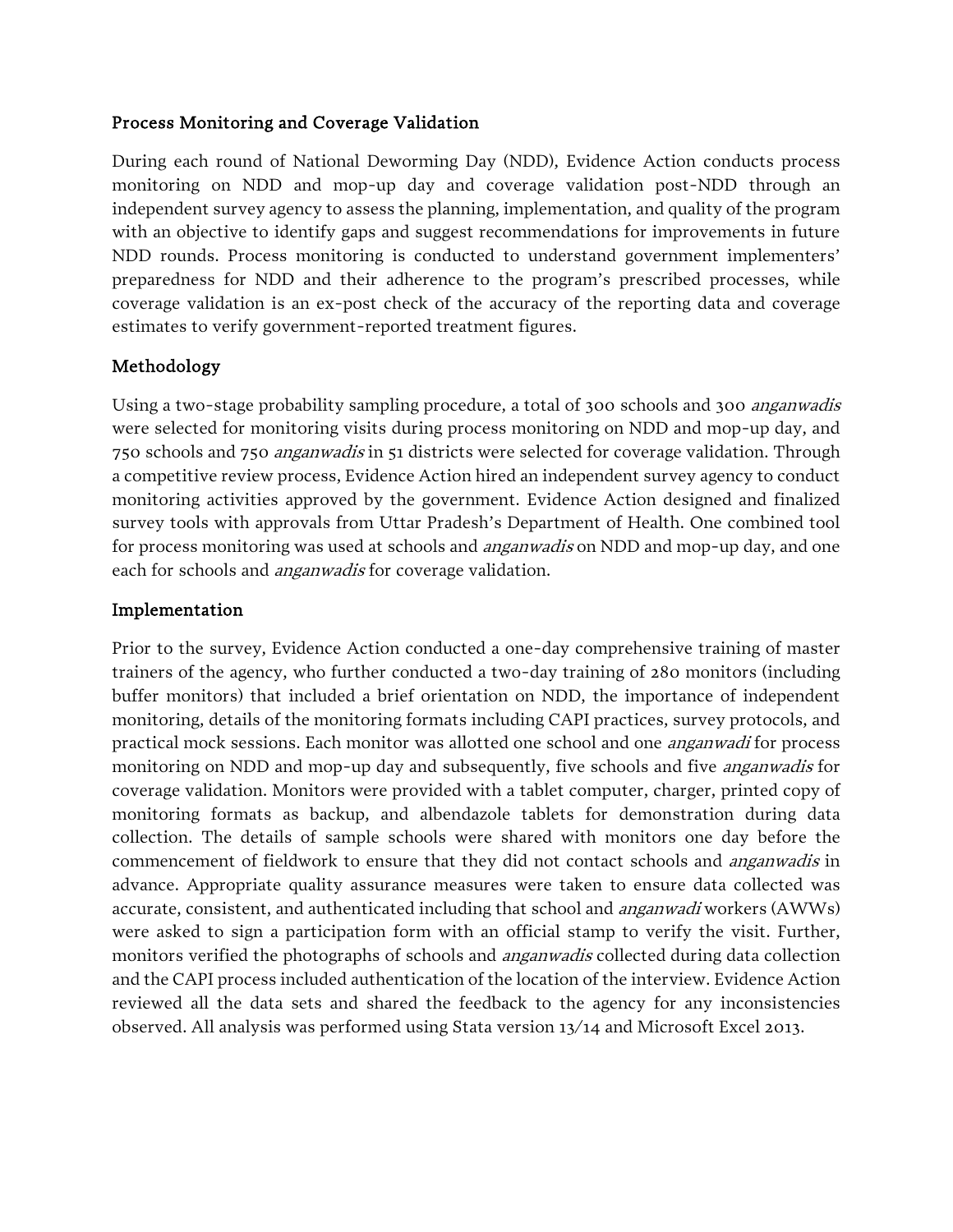# Key Findings

# Training

Prior to each NDD round, teachers and *anganwadi* workers are trained on program processes and protocols to ensure effective implementation of NDD, including integrated distribution of drugs and IEC materials. Finding show that 45% of schools and 76% of *anganwadi* workers attended training for the August 2017 NDD round. Although school teachers and *anganwadi* workers are expected to attend training for each round (regardless of training attendance in previous rounds), there was a sharp decline in school teacher and anganwadi worker attendance from NDD February 2017. Private school attendance was only 20% (Annex-Table PM7). Among those who did not attend training, 87% of teachers/headmaster (government and private schools) and 65% of anganwadi workers reported no information about NDD training date/venue/timing as the main reason for not attending (Annex-Table PM1). Further, 58% of trained teachers provided training to other teachers in their schools (Annex-Table PM1). Approximately 67% of schools and 62% of anganwadi workers reported that they did not receive an SMS about NDD (Annex-Table PM1). The lack of an updated contact database may be one of the factors that impacted the overall delivery of SMS to the teachers and *anganwadis* workers.

# Integrated Distribution of NDD Kit Including Drugs

Despite the mandate from NDD guidelines and a well-defined distribution plan, integrated distribution of the NDD kit was low for both schools (26%) and anganwadis (45%). The number of schools and *anganwadis* that received posters/banners and handouts/reporting forms decreased from the previous round, which could be attributed to the delay in printing materials at the state level and affected integrated distribution and availability of material at schools and *anganwadis*. Around 84% of government schools received albendazole tablets and 90% of them reported to have tablets in sufficient quantity, however, only 32% of private schools received tablets for deworming and 89% of these reported having received sufficient quantities. Twenty-four percent of the private schools covered during process monitoring received posters/banners and handouts/reporting forms for NDD (Annex-Table PM7).

## Source of Information about the Recent Round of NDD

Training was the most reported mode of information in schools (27%) and anganwadis (52%) on NDD. Sixteen percent of the schools and 25% of the anganwadis reported hearing about NDD from other school teachers/Lady Supervisors (Annex-Table PM1). Thirty-three percent of schools and 38% of anganwadis also reported having received information about NDD through SMS. Radio followed by newspapers and banners were the least reported source of information about NDD for this round; only 10% of schools and 8% of anganwadis reported hearing about NDD through the radio (Annex-Table PM1).

# NDD Implementation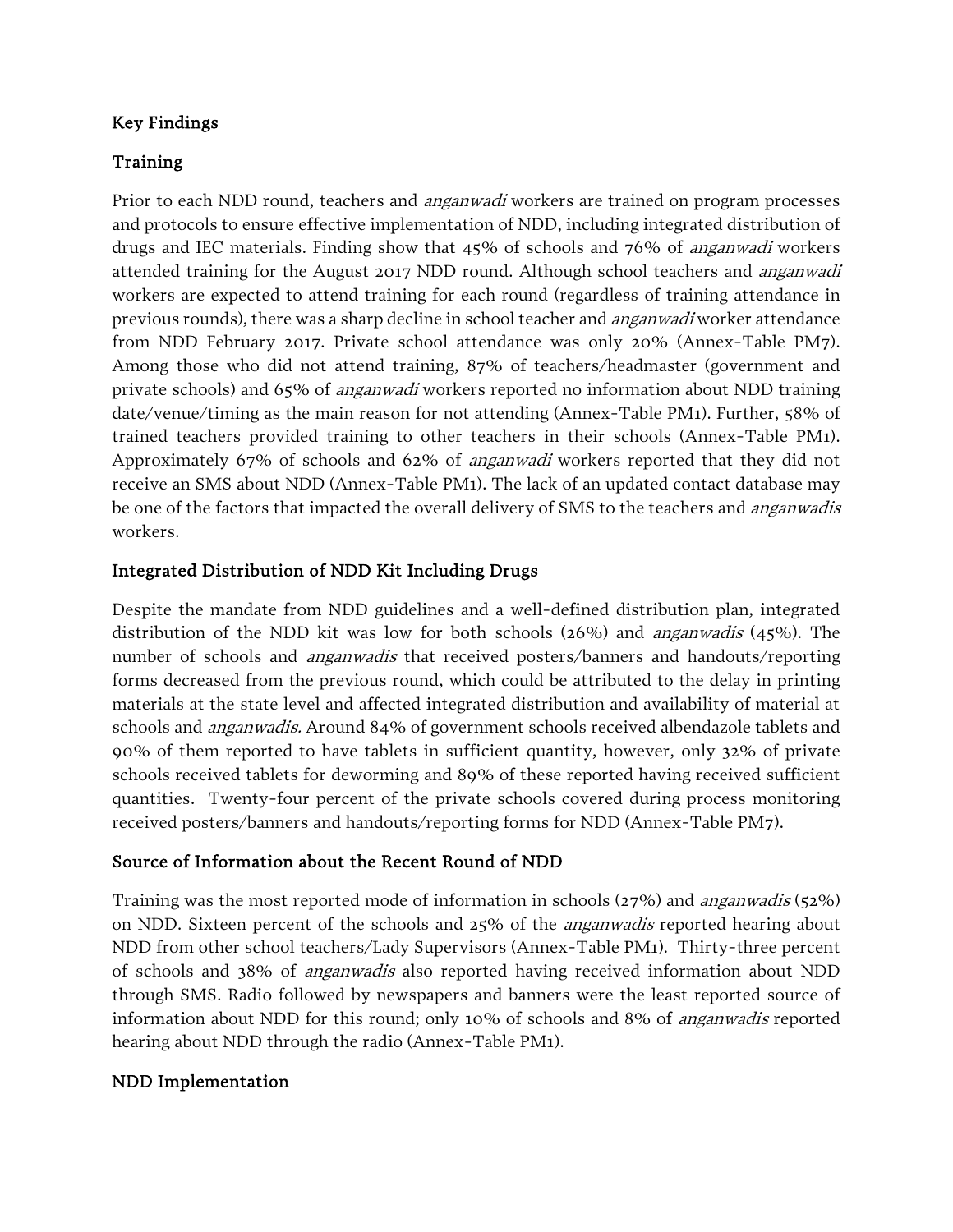The percentage of schools and *anganwadis* that conducted deworming remained high during the NDD round, however, this percentage declined by nine points from NDD February 2017 round (74%). Coverage validation data shows that around 65% of schools and 95% of anganwadis dewormed children during the August 2017 round of NDD or mop-up day (Annex-Table CV1). Out of 148 schools and 208 *anganwadis* that reported implementation of NDD, monitors were able to observe deworming activities in 91% of schools and 87% of *anganwadis*, respectively (Annex-Table PM5).

## Adverse Events - Knowledge and Management

A high level of awareness regarding potential adverse events due to deworming was observed among all the headmaster/teacher and AWWs interviewed, however, a knowledge gap was observed on the appropriate protocols to follow in the case of such events. Vomiting was listed as a side effect by 80% of headmasters and 83% of anganwadis, followed by mild abdominal pain in 79% of schools and 83% of anganwadis. Further, 64% of teachers and 73% of anganwadi workers knew to make a child lie down in an open, shaded place in the case of any symptoms of adverse events and around 27% of school teachers and 37% of anganwadis workers knew to give ORS/water. Only 12% of school teachers and 15% of *anganwadi* workers knew to observe the child at least for two hours. Further, 64% of schools and 70% of anganwadis reported the need to call a PHC doctor if symptoms persisted (Annex-Table: PM6). Findings necessitate an emphasis on adverse event management protocols during training.

## Recording Protocol

Coverage validation data revealed that 33% of schools and 44% of anganwadis that conducted deworming followed the correct recording protocols. Around 12% of schools and 27% of anganwadis followed partial protocols (marking down different symbols or making a list of dewormed children); however, 55% of schools and 29% of anganwadis did not follow any protocol to record the information of dewormed children (Annex-Table CV3). As recommended in the NDD guidelines, teachers and *anganwadi* workers were supposed to retain a copy of reporting forms; however, 34% of headmasters and 15% of anganwadi workers were not aware of this requirement (Annex-Table PM2). Further, it was observed that reporting forms were available for verification by monitors in only 47% of schools and 52% of anganwadis (Annex-Table CV1).

ASHAs were required to prepare a list of the children not attending schools and *anganwadis* and submit it to *anganwadi* workers. However, findings suggest that lists of out-of-school (6-19 years) and unregistered (1-5 years) children were not available at 75% and 81% anganwadis respectively (Annex-Table CV1). These figures do not corroborate with information shared by ASHAs, as 51% of 209 ASHAs present at *anganwadis* at the time of visit reported to prepare the list of unregistered and out-of-school children and 90% of the 51% of ASHAs who prepared the list reported to share with the anganwadi workers. Moreover, 83% of ASHAs reported to conduct meetings with parents to inform them about NDD, and 78% reported to administer albendazole to children during NDD. Only 20% of ASHAs who were available in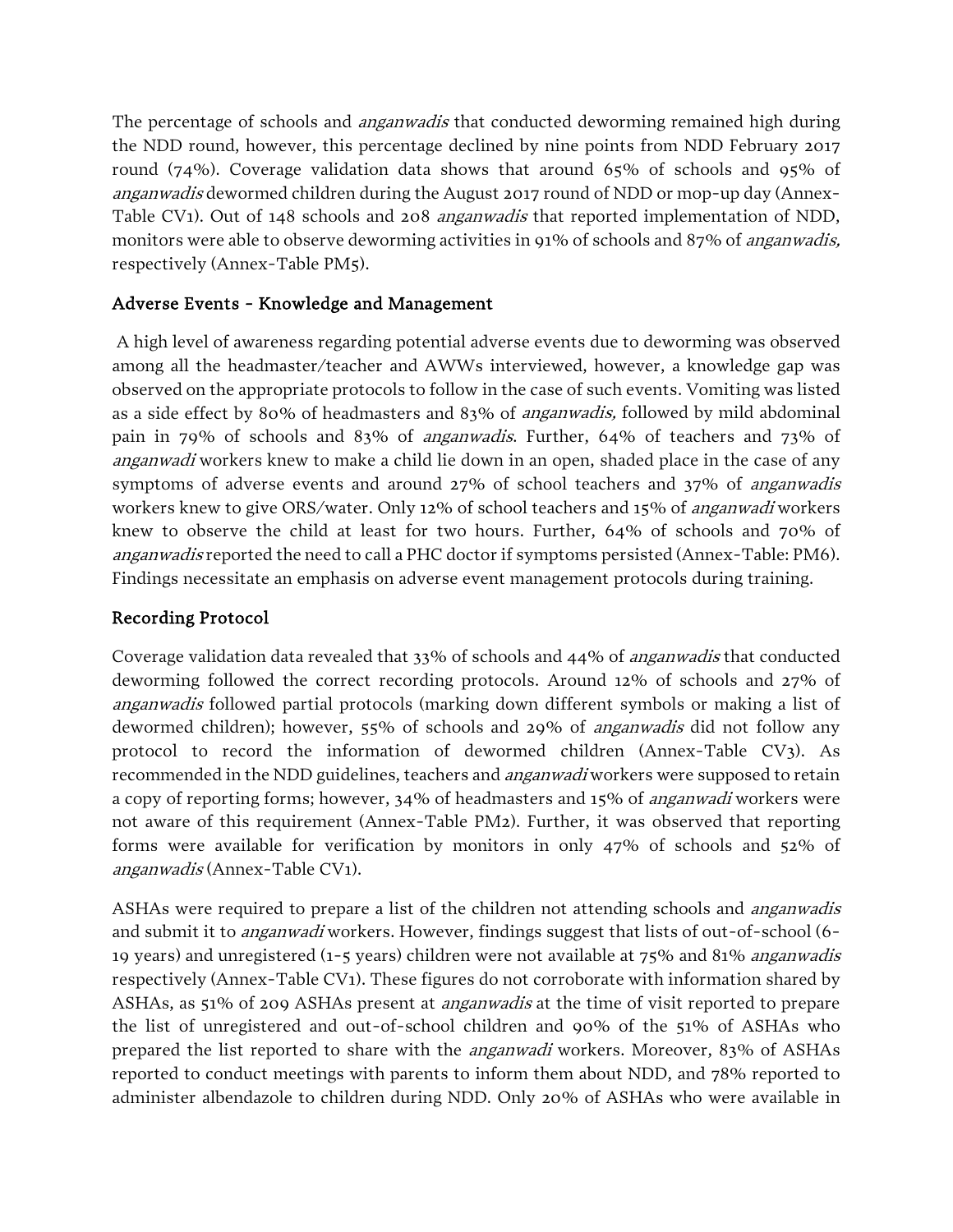anganwadis at the time of visit reported to receiving incentives for the February round of NDD (Annex-Table CV3).

# Coverage Validation

Verification factors are common indicators to measure the accuracy of reported treatment values for Neglected Tropical Disease control programs. These factors also give an idea about record keeping and data management at the service delivery point. The verification factor was estimated based on the availability of a copy of reporting forms at schools and *anganwadis*. The state-level verification factor for enrolled school children was 0.70, indicating that on average, for every 100 dewormed children reported by the school, 70 children were verified through available documents. The overall state-level verification factor for children dewormed at *anganwadis* was 1.09, which depicts underreporting of dewormed children in *anganwadis*. This figure encompasses category-wise verification factors for registered (1-5 years), unregistered (1-5 years), and out-of-school (6-19 years) children of 0.98, 1.94 and 1.11 respectively (Annex-Table CV3). Findings indicate a lack of proper record management at schools and consequent over reporting of dewormed children at the school level. Although the overall anganwadi verification factor shows better reporting of all target groups, proper record keeping and reporting is a challenge for unregistered and out-of-school children. Despite challenges in reporting and documentation of NDD coverage data, the majority of the children present at schools on NDD or mop-up day received (98%) and consumed (92%) the albendazole tablet on either on NDD or mop-up day.

Against the state government reported 85% coverage in schools and 86% for 1-5 years registered children in *anganwadis*, attempts were made to understand the maximum number of children that could have been dewormed in schools and *anganwadis* through coverage validation data. The NDD treatment coverage in schools was estimated considering the maximum attendance of children on NDD dates. Coverage validation data showed that 65% of schools conducted deworming on either NDD or mop-up day, a maximum of 84% of children were in attendance, 98% of children received an albendazole tablet, and 92% of children reported to consume the tablet under supervision. Taking these factors into account, 49% (0.65\*0.84\*0.98\*0.92) of enrolled children could have been dewormed in the schools (Annex-Table CV3). Since interviews of children are not conducted in *anganwadis*, the verification factor of registered children 1-5 years is applied to government reported data. It was estimated that around 84% (0.98\*0.86) of registered children in *anganwadis* could have been dewormed. The calculation of verification factors is based on only those schools and *anganwadis* where a copy of the reporting form was available for verification. Therefore, adjusted coverage in schools and *anganwadis* based on verification factors needs to be interpreted with caution.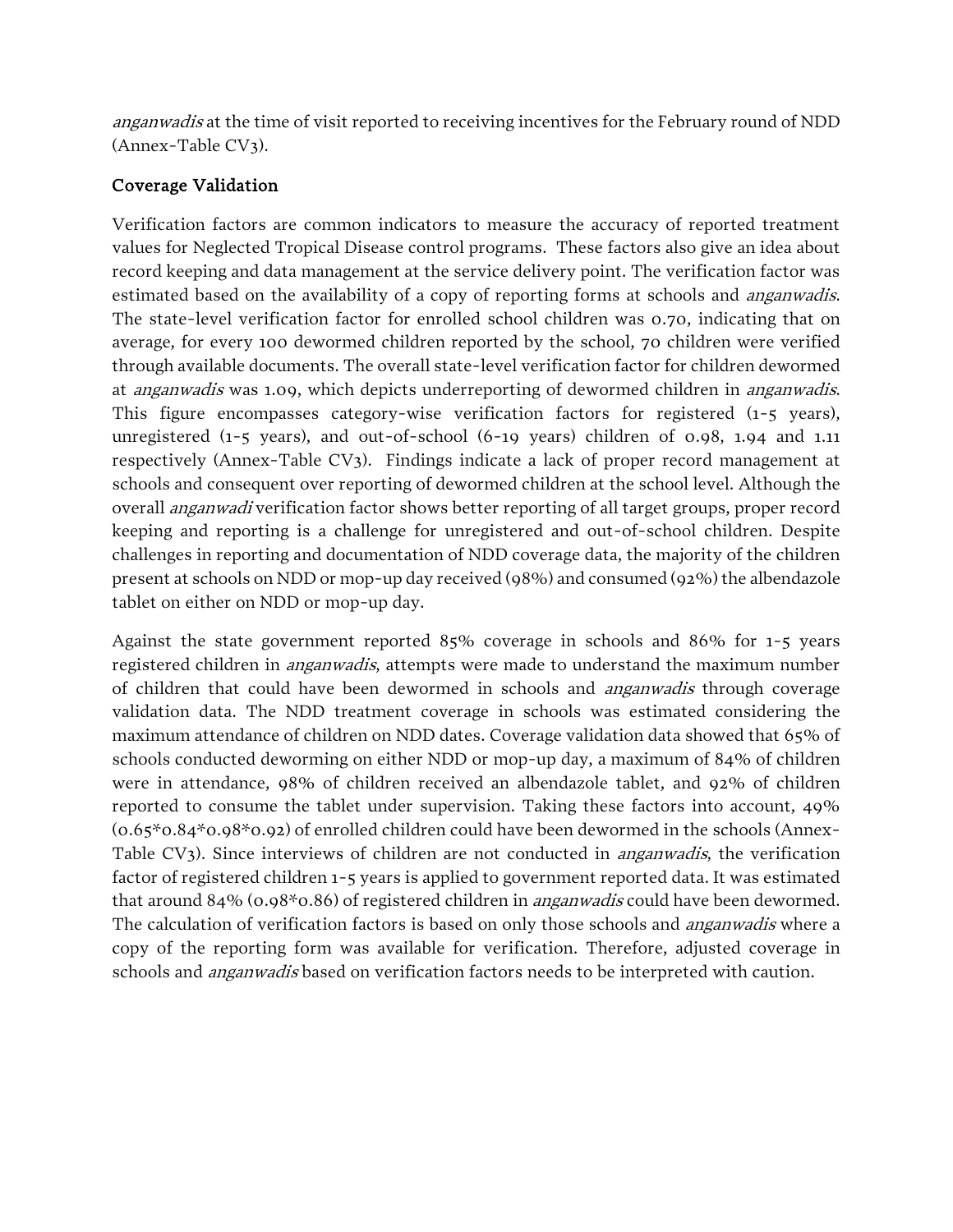## Recommendations

The following are the key recommendations for program improvements that emerged from the process monitoring and coverage validation exercise.

1. Training is a crucial component of NDD, impacting the distribution of drugs, IEC and training materials in the NDD kit and their subsequent availability at schools and *anganwadis*, as well as being a key source of NDD information. Teachers and anganwadi workers should be encouraged to participate in training. Pre-planning of sessions and timely communication of training dates and venues to schools and *anganwadis* are crucial steps in this direction. School teachers and headmasters who attend training must be mandated to impart adequate training to other teachers in their schools. Further, efforts should be made to ensure that block level trainings are completed at least 10 days prior to NDD, leaving sufficient time for intensive community mobilization activities. The state is recommended to make stringent review and follow up of districts for ensuring the same.

2. As a substantial proportion of schools and *anganwadis* did not receive SMS for this round, efforts should be made to have an updated contact database across all stakeholder departments, including frontline workers, to ensure timely sharing of the training reinforcement SMS and information pertaining to NDD to all functionaries.

3. Low rates of integrated distribution requires efforts to strengthen and align the distribution cascade and whereby teachers/headmasters and anganwadi workers receive NDD kits at the time of training. As timely drug procurement has remained a challenge in the state, timely facilitation of procurement orders and the availability of drugs must be ensured to strengthen integrated distribution during training of school teachers and *anganwadi* workers.

4. There is scope for greater involvement of ASHAs in mobilizing out-of-school children and spreading awareness on deworming benefits. Efforts are required to increase ASHA participation and engage them to prepare lists of 1-5 years unregistered and out-of-school children in their communities and take part in community mobilization. ASHA participation could be further strengthened by highlighting the role of ASHA's in the joint directive, encouraging their participation in training sessions, and sending reminder SMSs to them with information on incentives.

5. As findings revealed low participation and performance of private schools on monitoring indicators, efforts should made for the increased participation of private schools in training, facilitating drug logistics, sharing IEC materials, and managing adverse events.

6. A low adherence to correct recording protocols highlights the need for greater emphasis on recording protocols during training, which can improve the quality of coverage data in the next round. Training and reinforcement messages shared through SMS need to have more focus on the importance of following correct reporting protocols and maintaining correct and complete documentation. Practical sessions on recording protocols for teachers and *anganwadi* workers can be organized during sector level trainings.